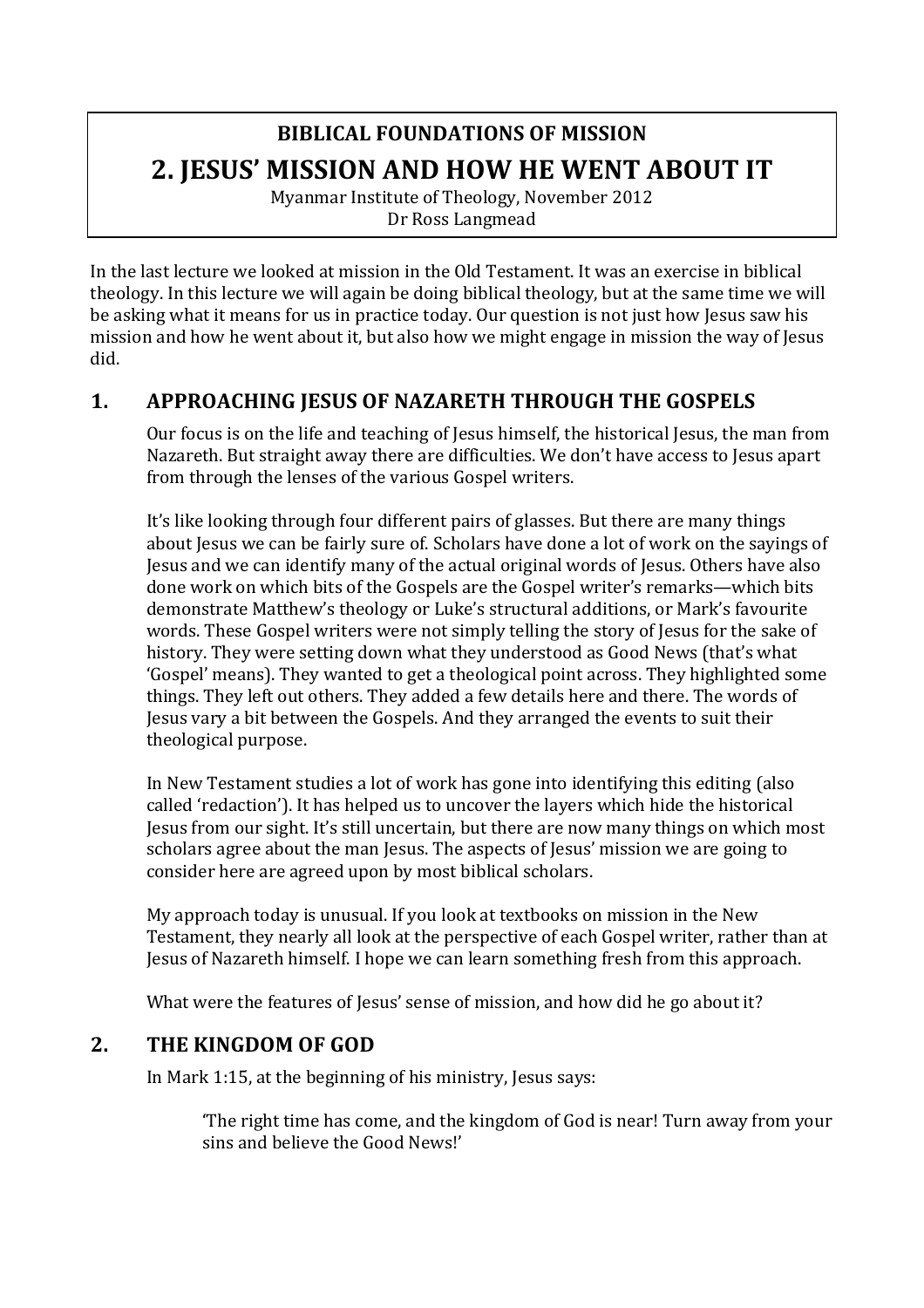Jesus is the herald of the Good News. He also says:

'I must preach the Good News of the kingdom of God in other towns also, because that is what God has sent me to do.' (Lk  $4:43$ )

The kingdom of God is referred to 149 times in the New Testament, mostly in Matthew  $(51)$  and Luke  $(49)$ . In the Gospels, the phrase is always on the lips of Jesus. Matthew is very Jewish and avoids the name of God, so he calls it the 'kingdom of heaven'.

The kingdom of God is central to Jesus' teaching. It dominates his sense of mission. He came to announce that it was near. He came to tell those around him that a new way of living was possible, which involves letting God reign in our lives and in society. It will turn our values upside down. It will transform our relationships. It is socially revolutionary.

Jesus never defines it, but it is clear that it refers to the dawning of a new age in which God reigns. Strictly speaking, the Greek word *basileia* does not mean 'kingdom', that is, a place ruled by God. It means the 'kingly reign of God', which is a set of relationships, rather than a place. It is an active, gracious, kingly presence that changes people. The reign of God is not something that dwells merely in our individual hearts;<sup>1</sup> God rules over all creation and in the lives and society of all people. It is both in the future and present.2

Australians have a queen, Queen Elizabeth II, because she is the head of state for Australia, though it is in name only. But I am a republican. I support Australia getting rid of the monarchy and becoming a republic. A republic exists for the benefit of its people. Myanmar is a republic; the government is meant to govern for the welfare of all its people. A republic is similar to a commonwealth, which exists for the common wealth of all citizens. So when I translate the kingdom of God into language that speaks to me today, I often use the term 'the commonwealth of God'.

This is the central vision of Christian mission, that God will bring in God's gracious ways. God will fill the earth with God's transforming presence. A new order, a new commonwealth, will grow due to the free grace and surprising presence of God. And Jesus himself is the clue, the bridge, the herald. Jesus is the shape of this kingdom.

#### *Question:*

 

*What are some of the things we learn from Jesus about the kingdom of God? Take a few kingdom parables from Matthew 13 as examples:*

The kingdom of heaven is like a mustard seed that someone took and sowed in his field; it is the smallest of all the seeds, but when it has grown it is the greatest of shrubs and becomes a tree, so that the birds of the air come and make nests in its branches. (Mt 13:31-32)

<sup>&</sup>lt;sup>1</sup>Joachim Jeremias, *New Testament theology, Vol 1: The proclamation of Jesus* (London: SCM, 1971), 101.

<sup>&</sup>lt;sup>2</sup>David J Bosch, *Transforming mission: Paradigm shifts in theology of mission* (Maryknoll: Orbis, 1991), 32.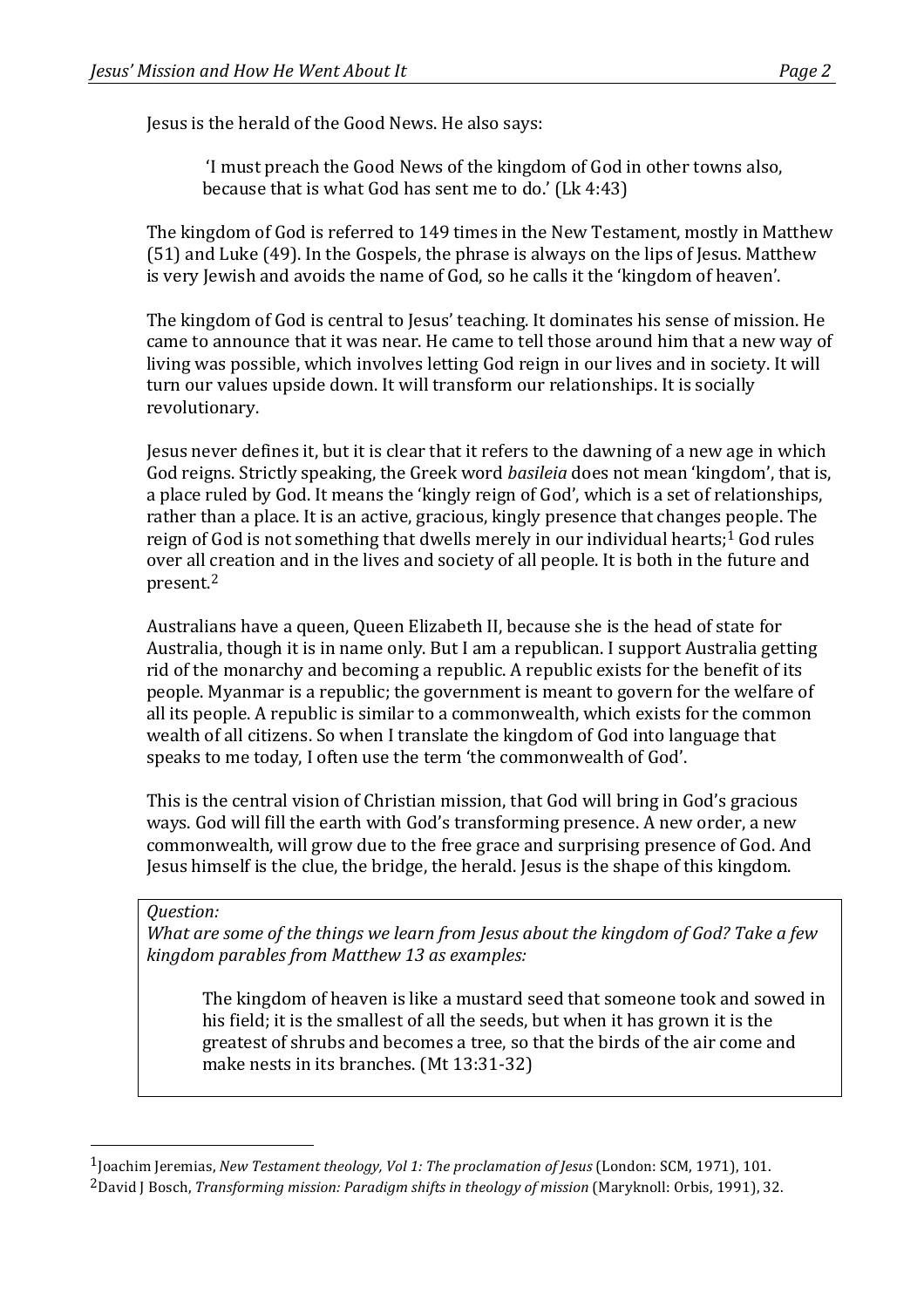The kingdom of heaven is like yeast that a woman took and mixed in with three measures of flour until all of it was leavened. (Mt 13:33)

The kingdom of heaven is like treasure hidden in a field, which someone found and hid; then in his joy he goes and sells all that he has and buys that field. (Mt 13:44)

Again, the kingdom of heaven is like a merchant in search of fine pearls; on finding one pearl of great value, he went and sold all that he had and bought it.  $(Mt 13:45)$ 

Gnanakan sums things up well in regard to a kingdom vision for mission:

Mission, then, involves declaring God's purpose to establish his kingdom, and is carried out by a people who in an anticipatory sense make this kingdom real. This suggests that the church must be totally involved in the whole of God's mission.3

# **3. BREAKING BOUNDARIES WITHIN ISRAEL AND BEYOND**

Jesus was radical in including both the rich and the poor, both the oppressed and the oppressor, both the ritually clean and unclean. His mission is to break down walls of hostility, and announce forgiveness by God. One of Jesus' most radical statements was his command to love our enemies—nothing like this had been said before in Judaism.<sup>4</sup>

To be included was indeed good news to the poor. To be accepted was a huge thing for women who were excluded when they were bleeding every month, or lepers who were untouchable. The children, the suffering, the persecuted, the prostitutes—Jesus shattered the usual boundaries and said that God loves and includes them. What an incredible mission!

One of the big questions is whether Jesus directed his message at the Gentiles as well as the Jews. Reports of Jesus' encounters with Gentiles are rare and there's strong evidence that he concentrated his mission first and foremost on Israel. Matthew 10:5 has lesus giving instructions to his disciples not to go to any Gentile territory but to the lost sheep of the people of Israel. Matthew  $15:24$  echoes this when the Canaanite woman wants her daughter healed and Jesus says he is sent only to Israel. Now this may be Matthew's theology inserted here, and not that of Jesus, but it does fit with Jesus' movements and his activities. Gentiles always approach Jesus; he never approaches them. The commissions to go into all the world are all presented in the post-Easter context.<sup>5</sup>

But Jesus says to the Canaanite woman, 'You are a woman of great faith!' (Mt 15:28). And he says something similar to the centurion from Capernaum (Mt  $8:10$ ). And the

 

<sup>&</sup>lt;sup>3</sup> Ken Gnanakan, *Kingdom concerns: A theology of mission today* (Leicester, UK: Inter-Varsity Press, 1993), 131. <sup>4</sup>Donald Senior and Carroll Stuhlmueller, *The biblical foundations for mission* (Maryknoll: Orbis, 1983), 159; Bosch, *Transforming mission*, 28.

<sup>5</sup>Senior and Stuhlmueller, *The biblical foundations for mission*, 142-3.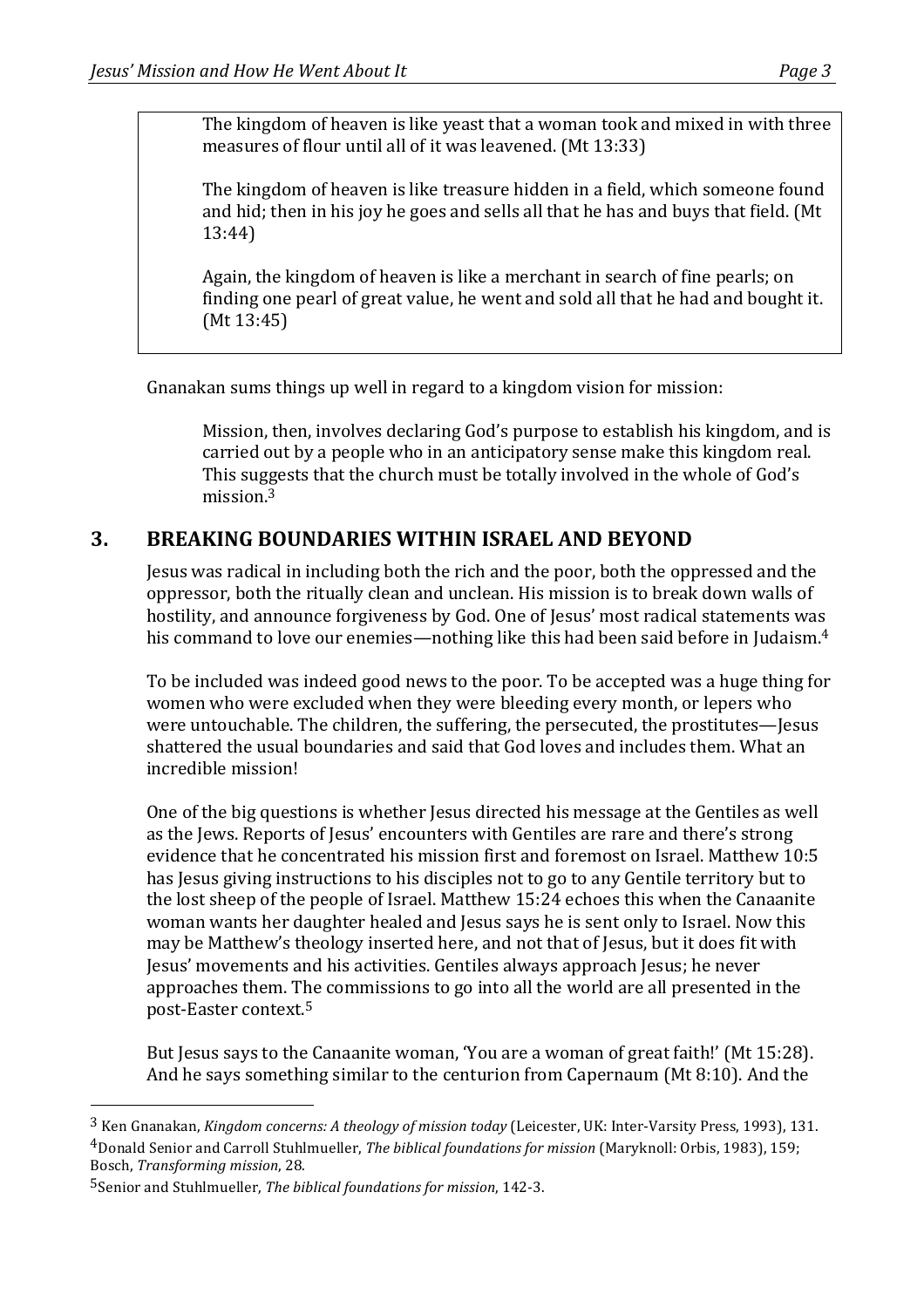kingdom is likened to a banquet at which the invited guests (that is Israel) will be absent and people from all corners of the earth will sit down with Abraham and Isaac and Jacob at the feast (Mt 8:11). Tax collectors and prostitutes will also go into heaven ahead of the religious establishment (Mt 21:31).

David Bosch writes:

What is it that gave rise to the many sayings, parables and stories that seem at the very least to nourish the idea that, one day, God's covenant will reach far beyond the people of Israel? In my view [says Bosch] there can be no doubt: the primary inspiration for all these stories could only have been the provocative, boundary breaking nature of Jesus' own ministry.

[So, says Bosch] Scholars are today far more ready to credit Jesus himself with laying the foundations for the Gentile mission. $6$ 

I wonder what it means for us to embrace Iesus' mission to break down barriers and include those who are usually called outsiders. It seems to me that the liberation theologians are right when they challenge us to live in solidarity with the poor and the voiceless in the name of Jesus.

# **4. TELLING STORIES AND RIDDLES**

How did Jesus go about communicating his good news about the kingly reign of God? He seemed to wander around the country with his band of followers telling stories and riddles. His stories, which we call parables, are amazing.

They are full of *paradox*, which means full of things that don't make sense or are contradictory. For example, unless we become like little children we can't enter the kingdom of God (Mt 18:3). Here we are, trying to grow up and be wise adults, and Jesus tells us to be like children.

They are full of *reversal*, where things are turned upside-down. For example, in the story of the great feast, those who are invited end up not coming and the beggars and homeless and cripples from the back streets end up being the honoured guests (Lk 14:15–24).

They are full of *subversion*, which means under-cutting current power-arrangements. For example, a lawyer who is respectable and knows his scriptures asks what the greatest commandment is. When Jesus says it is to love God and neighbour, he asks who his neighbour is. Jesus tells the story of the Good Samaritan who helps the man beaten up by the road when two religious leaders pass him by. Who was the neighbour? The hated Samaritan is the good guy. The lawyer would have been furious. Jesus was suggesting that the leaders didn't care, while the hated outsiders had compassion. This is subversive. This is socially revolutionary.

 6Bosch, *Transforming mission*, 30.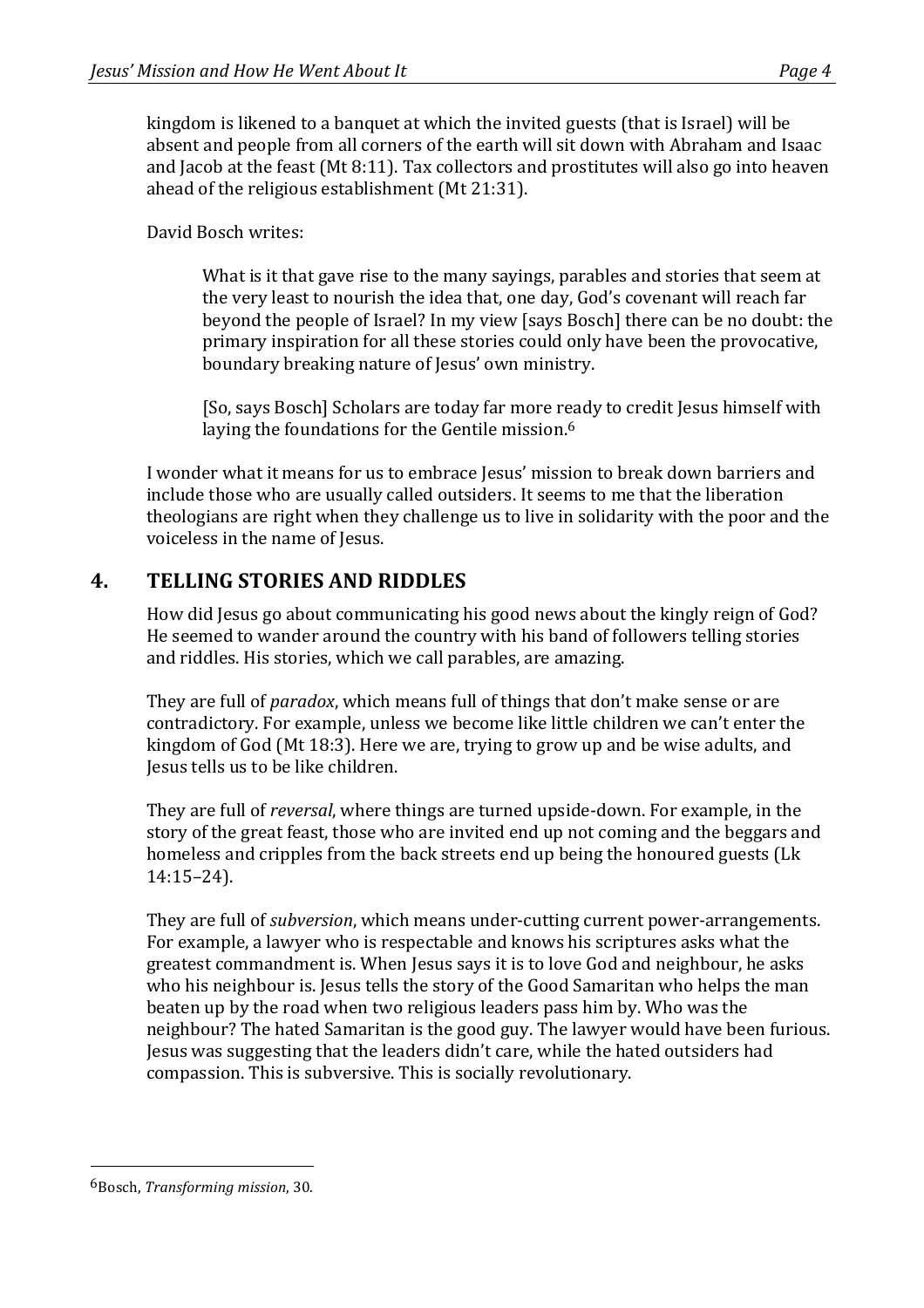Jesus talked in *riddles*, which are sayings that tease the mind. For example, he talked about seed falling on stony ground and on good soil (Mk 4) but his disciples couldn't understand what he meant.

The Gospels are full of his *one-line sayings*. For example, 'Leave the dead to bury their dead' (Mt 8:22). Or, 'You strain out a gnat but swallow a camel!' (Mt 23:24). They were mysterious and made you think. Sometimes they might make you angry. They were short and sharp. They were wise, but they were not the usual wisdom. He taught an alternative wisdom, a subversive wisdom, a revolutionary wisdom, a wisdom 'from below'.<sup>7</sup> Marcus Borg calls him a 'charismatic wisdom prophet'.<sup>8</sup>

#### *Question:*

*What can we learn from Jesus' story-telling? Could we preach fewer long sermons and tell more stories that indirectly invite God into our presence? Do you use stories in church or* in sharing the gospel with others?

# **5. EATING, DRINKING AND CONVERSATION**

While we know that Jesus did spend time in the synagogue, he seems to have spent much more time at table with other people, or meeting people on the way and just getting into conversation. He was even in danger of becoming known as a glutton someone who ate too much—and a drunkard (Lk 7:34).

One of his deepest theological conversations was held with the woman of Samaria by the well (In 4). No-one else would talk to her because she had been a failure in marriage; in fact she was there at midday because no-one else would be there. But Jesus opened up a conversation that showed deep compassion for her and a willingness to discuss theology with a woman who was despised.

In Australia many churches are experimenting with connecting with those outside the church through meals or coffee together. We are having BBQs. We are running Alpha courses, which introduce Christianity over a meal. We are engaging in hospitality, something that other cultures have always valued highly. Jesus seemed to realise that to meet the people he would need to go outside the synagogue. He realised that when people are relaxed they are more likely to discuss a whole variety of topics.

#### *Discussion:*

 

Does your church ever invite people who are not Christians to a meal or picnic or outing? *Do* you ever invite others to your house for a meal? What are the challenges? What are *the good things that can happen?* 

# **6. EMBODYING THE MESSAGE**

In Jesus we see his life and teaching fit together as one. He didn't just preach that we should love our enemies; he loved his own enemies, asking God to forgive them

<sup>&</sup>lt;sup>7</sup> Marcus Borg, *Meeting Jesus again for the first time: The historical Jesus and the heart of contemporary faith (San* Francisco: Harper,  $1995$ ),  $69-73$ .

<sup>8</sup> Marcus J Borg, *Jesus in contemporary scholarship* (Valley Forge, PA: Trinity Press International, 1994), 28.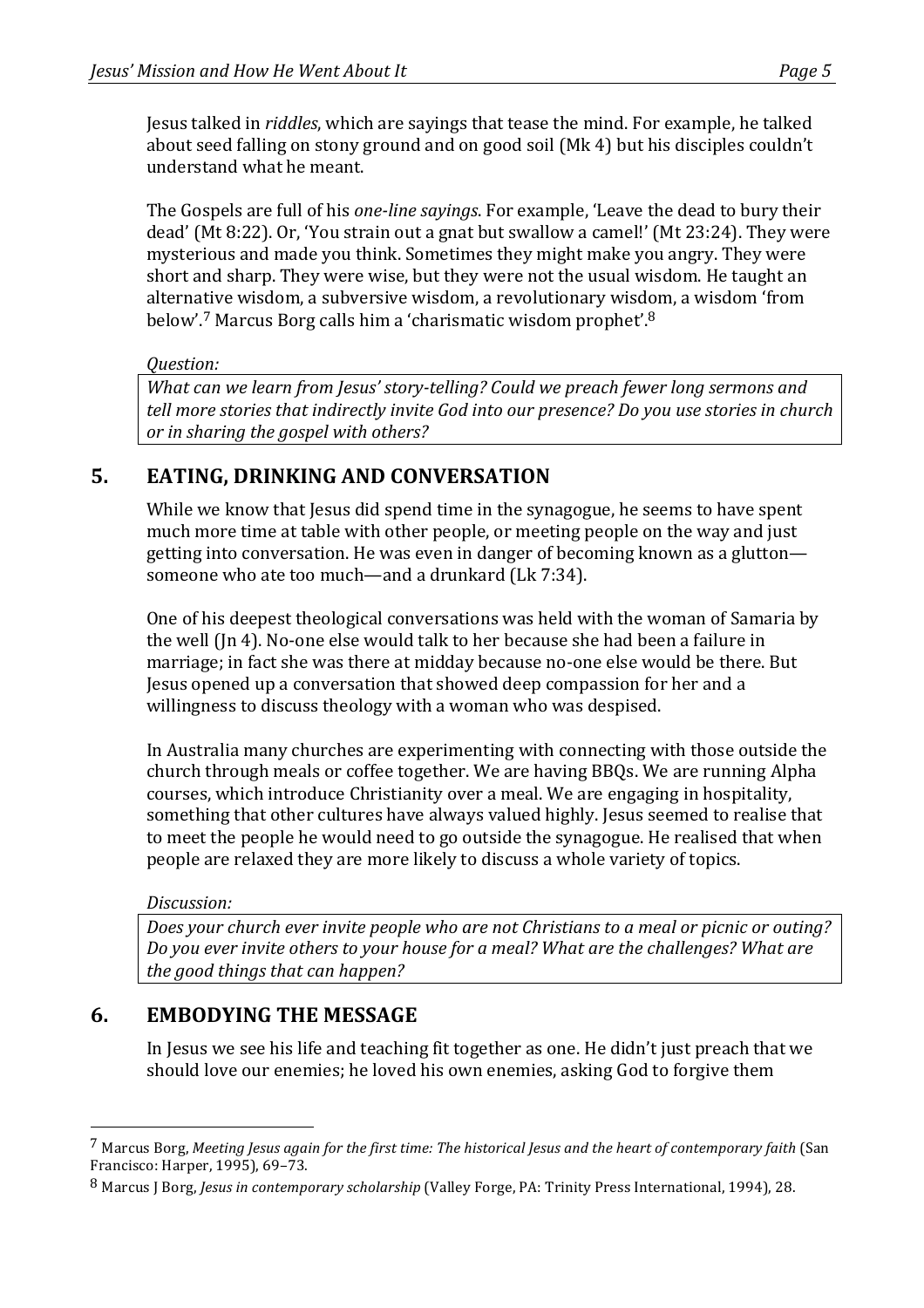because they don't know what they're doing  $(Lk 23:34)$ , even while they were crucifying him.

The theological term 'incarnation' means 'taking flesh' or 'the message taking shape' in Jesus. Jesus embodied his message. His was a truly holistic mission because we can't divide it into proclamation and social action. The way Jesus lived was totally congruent with what he said.

This was what Paul and the early church could see so clearly. In the Gospels Jesus is modest. He doesn't claim to be God's Son, and is so humble that he even doesn't even want to be called 'good' (Mk 10:18). But after the resurrection his followers came to see that Jesus was more than a messenger of good news; he embodied the good news. Paul calls it the 'Good News of God's son' (Rom 1:9). The messenger is now the bridge. The story-teller is now the story. The one who knew he was sent by the Father now sends his followers into the world.

Iesus' followers are called to live in love just as he did. We are called to include those who are on the outside. We are called to talk respectfully with those who are very different from us. We are called to embody our message. I like to say that we are to 'live into the kingly reign of God'. It's like leaning into the wind, or catching the wind in our sails, living by the power of the Spirit.

What does this mean for mission today? One thing is that our lives speak as loudly as our words. We are called to embody the message, to engage in 'incarnational mission'.9

# **7. BRINGING GOOD NEWS TO THE POOR**

 

When Luke tells the story of Jesus beginning his public ministry it takes place in a synagogue. Jesus reads the scriptures and they are Isaiah 61, which tells of the promised suffering servant, empowered by the Spirit, bringing hope and good news to the poor and outcast.

The Spirit of the Lord is upon me, because he has anointed me to bring good news to the poor. He has sent me to proclaim release to the captives and recovery of sight to the blind. to let the oppressed go free, to proclaim the year of the Lord's favour.' (Lk  $4:16-19$ )

I was raised to think that he was talking about spiritual release, and spiritual sight. But that is not how Jesus' listeners would have heard it. They were ruled brutally by the Roman Empire. They were being imprisoned and oppressed. The sick and blind were excluded from the life of the synagogue. The year of the Lord's favour referred to the Jubilee Year, when slaves would be freed and land restored to the landless. This was

<sup>&</sup>lt;sup>9</sup> Ross Langmead, *The Word made flesh: Towards an incarnational missiology*, American Society of Missiology Dissertation Series (Lanham, MD: University Press of America/American Society of Missiology, 2004), available at http://repository.mcd.edu.au/73/1/2004\_Book\_Langmead\_TheWordMadeFlesh.pdf.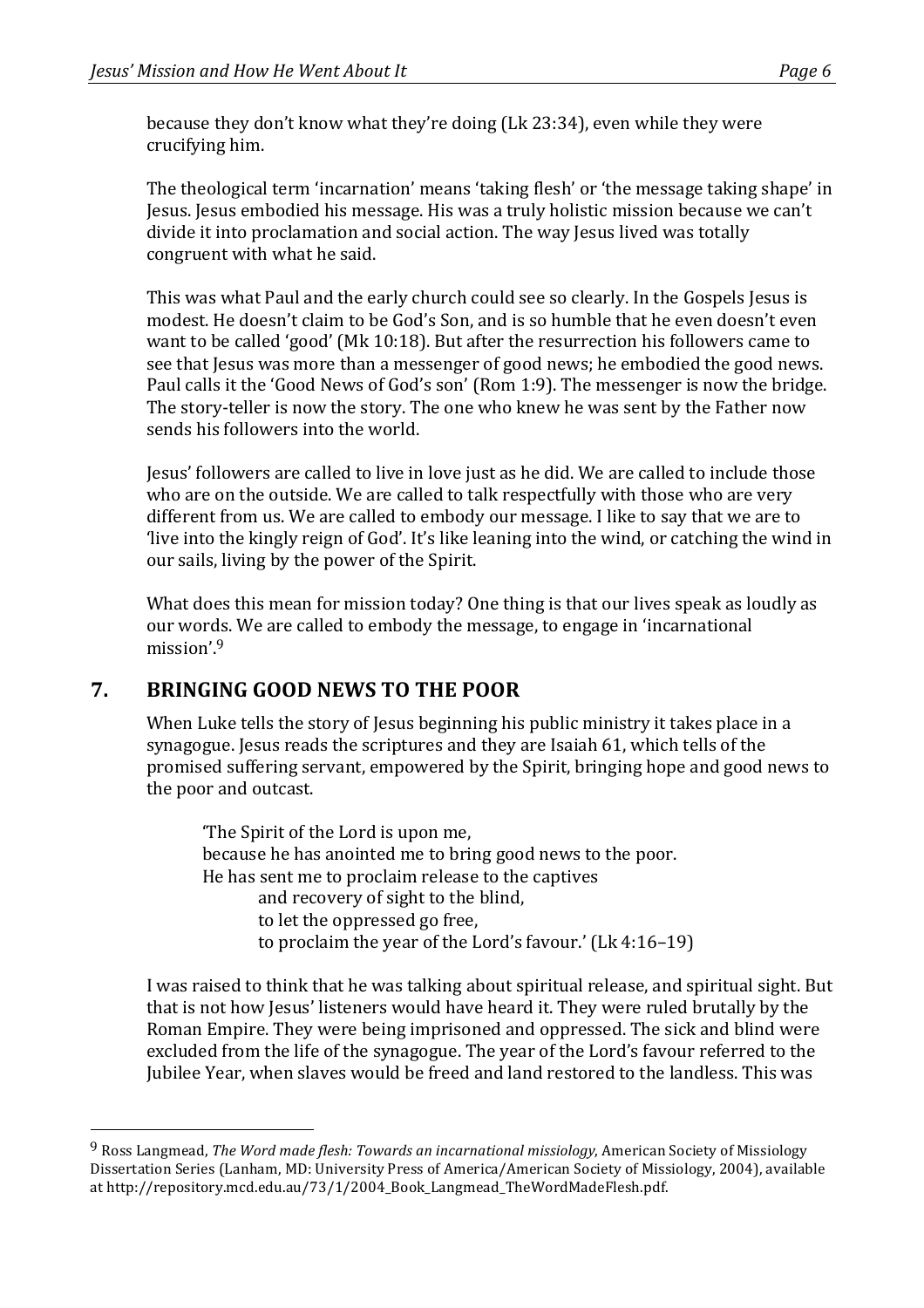revolutionary. Society will be turned upside down when God comes in fullness. This was indeed good news to the poor.

I come from a privileged country. We do have poor people there and churches do show compassion and seek justice. But in your country there are many desperately poor people. I imagine you are part of a 'church of the poor'. Jesus' sense of mission must burn in your hearts as you long for the coming of God's kingly reign. Perhaps you understand, in a way that I don't, what it means to long for release, for good news, for the sick to be cared for and given new sight, and for the voice of the voiceless to be heard.

If the worldwide church were on fire, as Jesus was, for releasing the poor from their misery, I think many more would join us in our mission.

# 8. **CHALLENGING THE POWERS**

I was brought up to believe that Jesus had only a spiritual message, and that the powers he challenged were spirits. I've come to realise that this is only half the truth.

There were several powerful groups in his society. First there were the Roman rulers and their soldiers. Jesus' powerful message threatened their position. His accusers said he was a tax-resister and revolutionary. He was crucified—the death reserved for insurgents—for pretending to be a king  $(Mt 27:37, Lk 23:2)$ .

Then the Jewish king Herod was part of this power structure, as a puppet king under the control of the Romans. Jesus so threatened him that Herod became friends with Pilate, his former enemy. They felt they had to stand against Jesus together.

Then there were the scribes and Pharisees, the elders and the chief priests. Together they formed the religious powers, enforcing religious laws. Jesus was accused of blasphemy (being disrespectful towards God) because he spoke of being God's Son, of being the Messiah, of destroying the Temple and of sitting in heaven next to God (Mt 27:57–68).

As happens often even today, when a person stands firmly for the good, evil people get angry and work to kill them. The people and institutions who run society have a lot invested in things staying the way they are, to their benefit.

Walter Wink has suggested that the powers in society are more than just the people who are in charge. 'They are the systems themselves, 'the institutions and structures that weave society into an intricate fabric of power and relationships.'<sup>10</sup> They spin stories that serve to keep themselves in power. They particularly like the nationalist story, which says that only by violently keeping the enemy away can a nation survive. This justifies the use of violence against anyone who disagrees with them. This is how the Roman and Jewish leaders treated Jesus, and that's how it happens in many countries today. Wink calls the powers 'the domination system'.<sup>11</sup>

 

<sup>&</sup>lt;sup>10</sup> Walter Wink, *The powers that be: Theology for a new millennium* (New York: Galilee, 1999), 1.

<sup>11</sup> Wink, *The powers that be*, 37.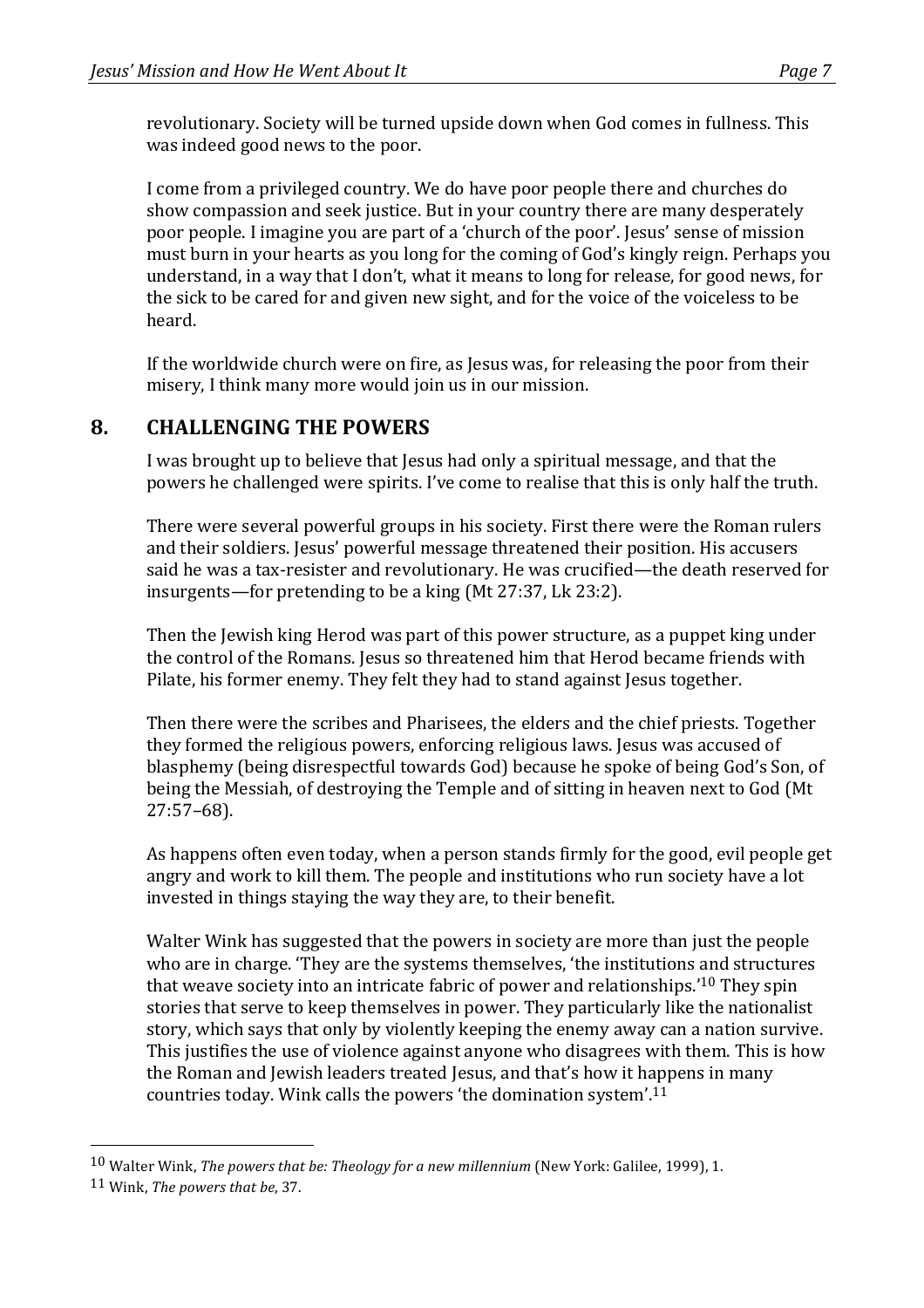Now these powers include the government, the military, the multinational corporations and the super rich, but they have a spiritual dimension.

As we read in Eph  $6:10-12$ :

Finally, be strong in the Lord and in the strength of his power.

Put on the whole armor of God, so that you may be able to stand against the wiles of the devil.

For our struggle is not against enemies of blood and flesh, but against the rulers, against the authorities, against the cosmic powers of this present darkness, against the spiritual forces of evil in the heavenly places.

Jesus' mission was to announce and begin the kingly reign of God, which is a totally new sort of kingdom. It is a 'domination-free order'.<sup>12</sup>

The disciples were slow to understand. One day they were arguing about who was the greatest among them. Jesus said:

The kings of the Gentiles lord it over them; and those in authority over them are called "generous supporters", even though they are lords over lords.

But not so with you; rather the greatest among you must become like the youngest, and the leader like one who serves.' (Lk 22:25–26)

Now the powers aren't always and forever bad. Everything in the universe, including the powers, has been created by and for Jesus Christ. As Colossians  $1:16$  says:

[In Christ] all things in heaven and on earth were created, things visible and invisible, whether thrones or dominions or rulers or powers—all things have been created through him and for him.

Wink puts it simply:

The Powers are good. The Powers are fallen. The Powers must be reclaimed for  $God.^13$ 

#### *Question:*

*When you think about the mission of the church in Myanmar, I wonder whether you think* in terms of political transformation—the road to democracy that your aovernment says the country is on—or whether you see the spiritual powers involved as well. What does 'challenging the powers' the way *Jesus did mean today?* 

# **9. A NON-VIOLENT LOVE**

One of the keys to Jesus' mission to challenge the powers with the 'non-domination system' of the kingly reign of God was non-violent love.

 12 Wink, *The powers that be*, 64.

<sup>13</sup> Wink, *The powers that be*, 31.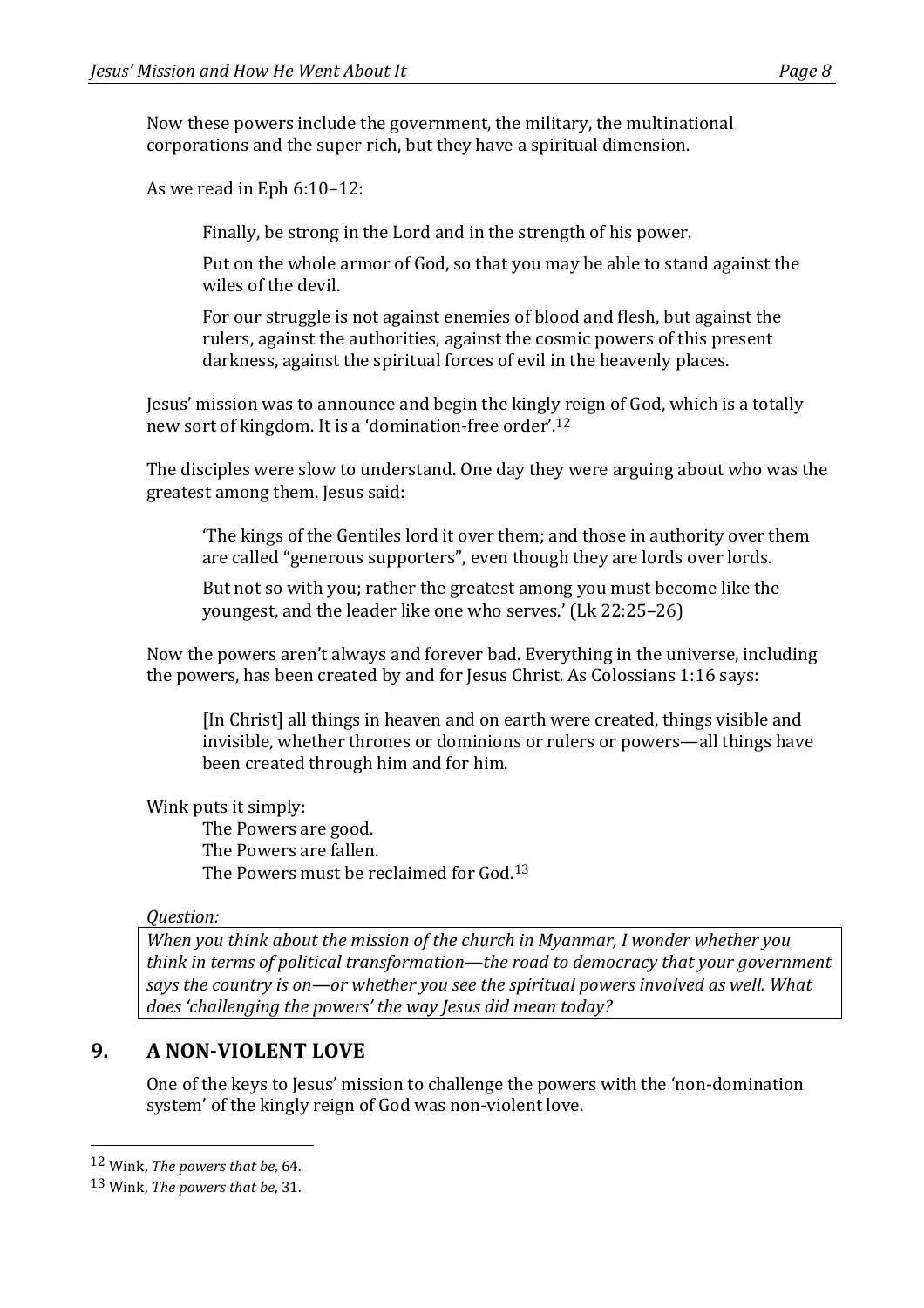Jesus rejects violence. I find the most remarkable ethical statement he made was in Mt 5:43–44:

'You have heard that it was said, "You shall love your neighbor and hate your enemy". But I say to you, love your enemies and pray for those who persecute you.'

When his followers want to bring fire down on the Samaritans, Jesus says 'No'. (Lk 9:51–56). When Jesus is being arrested and a disciple pulls out a sword and cuts off the ear of the high priest's slave, Jesus says 'No more of this'. (Lk 22:51). When the powers came to get Jesus, he didn't fight back, but absorbed violence—took it on himself— rather than be violent.

Most people would have thought that there were two ways open to Jesus—fight or run away. Jesus chose a third way, non-violent resistance.<sup>14</sup> He refused to oppose evil on its own terms. He refused to submit to it. He chose an active third way—loving his enemies, living a new way, absorbing violence and transforming his situation.

The church, for most of its history, has not followed this third way of non-violence. It has often become part of the violent powers. I wonder what our mission would be like if we tried to follow Jesus in peacemaking?

### **10. A SUFFERING SERVANT**

We can't talk about how Jesus went about his mission without facing the fact that it involved suffering. As I have just said, Jesus absorbed violence rather than give it out. He fulfilled the prophecies of the Servant Songs in Isaiah, which I mentioned in the lecture on mission in the Old Testament.<sup>15</sup>

As the famous passage in Isaiah 53 says:

He was hated and rejected; his life was filled with sorrow and terrible suffering. No one wanted to look at him.

We despised him and said, 'He is a nobody!'

He was wounded and crushed because of our sins; by taking our punishment, he made us completely well. ...

He wasn't dishonest or violent, but he was buried in a tomb of cruel and rich people. ...

By suffering, the servant will learn the true meaning of obeying the LORD. Although he is innocent, he will take the punishment for the sins of others, so that many of them will no longer be guilty.

The LORD will reward him with honour and power for sacrificing his life.

 $($ Is 53: 3–5, 9, 11, 12)

 14 Wink, *The powers that be*, 100.

<sup>15</sup> They are Is 42:1-9, 49:1-6, 50:2-9 and 52:13-53:12.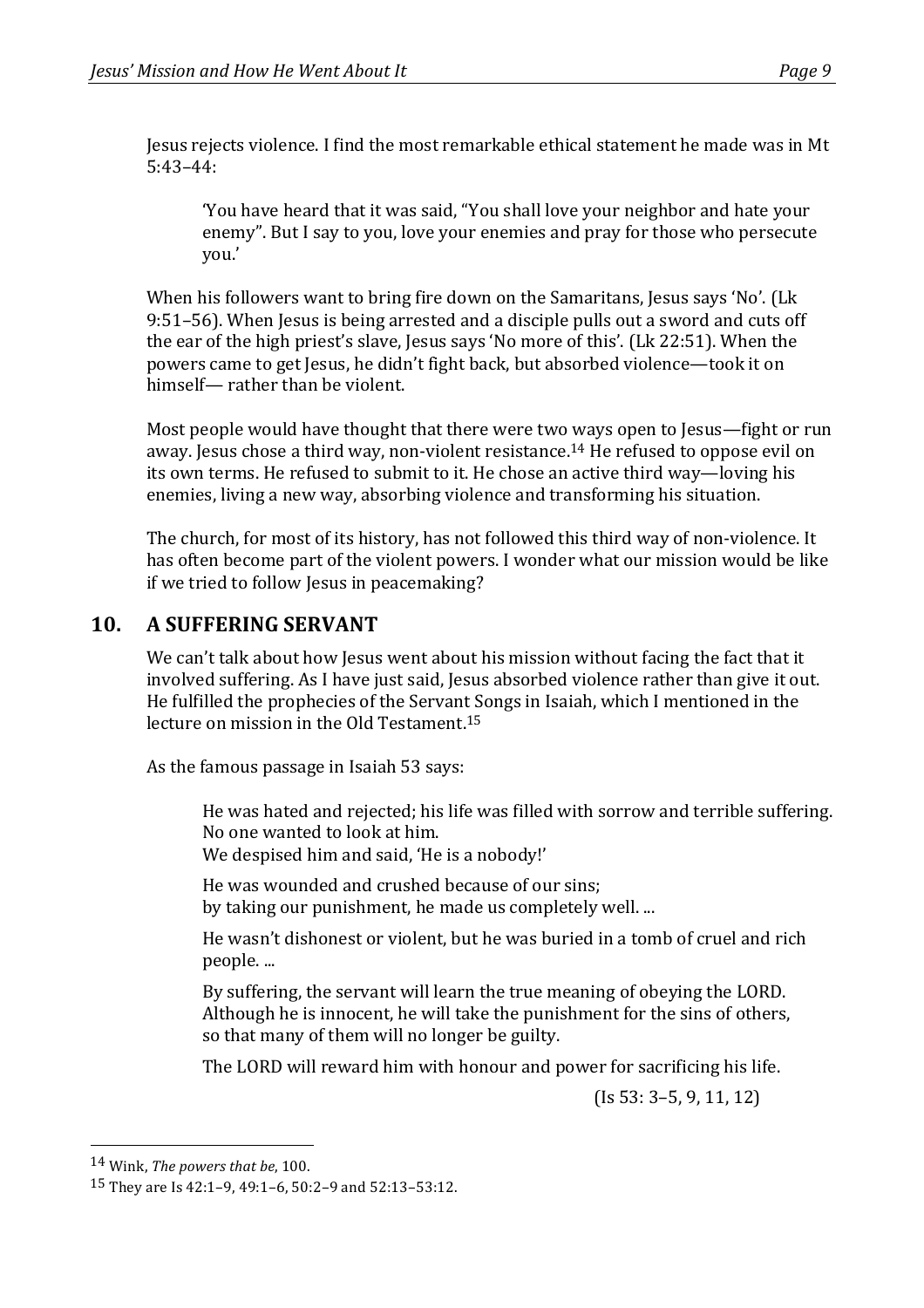If our mission is to follow the way of Jesus there will nearly always be suffering. I do not feel qualified to speak about it, because my path of mission has not led to any real suffering. But I know that here in Myanmar you have faced a great deal of persecution, suffering, even sometimes to the point of death for standing up for freedom. It is not just the message of Jesus that leads to it; it is following the way Jesus lived. He said to his followers:

If any of you want to be my followers, you must forget about yourself. You must take up your cross and follow me.  $(Mt 16:24)$ 

*Question:*

What does 'taking up your cross' mean for Christians in Myanmar?

### **11. ENTRUSTING HIS MISSION TO HIS FOLLOWERS**

In Mark and Matthew Jesus' public ministry begins with announcing that the kingdom is at hand  $(Mk 1:14-15, Mt 4:17)$ . Notice that immediately after this, in both Gospels, Jesus calls the first disciples.

The disciples are called to be missionaries. Calling, discipleship and mission belong together. Every follower of Jesus is on mission by definition.

Unlike other rabbis, whom students chose and sought out, Jesus called his own disciples. He expected them to give up everything for his sake.

His disciples never graduated as rabbis but stayed permanently as learners and followers (Mt 23:8).

They were also called witnesses, which is interesting, because rather than being called to pass on his teaching they were being called to speak of what they had seen and experienced.

The resurrected Jesus, speaking to the early church, said:

'But you will receive power when the Holy Spirit has come upon you; and you will be my witnesses in Jerusalem, in all Judea and Samaria, and to the ends of the earth.' (Acts  $1:8$ )

We also are invited to be witnesses to and partakers in the mission of God through Jesus.

We are given the privilege of being invited to participate in God's mission, which was also the mission of Jesus and now is the mission of the church.

#### **12. MISSION AFTER EASTER**

For most of this lecture we've been deliberately looking at the mission of Jesus of Nazareth, what we might call the pre-Easter Jesus. But we, his followers, stand on this side of the cross and resurrection, and our mission is changed greatly by this. Our